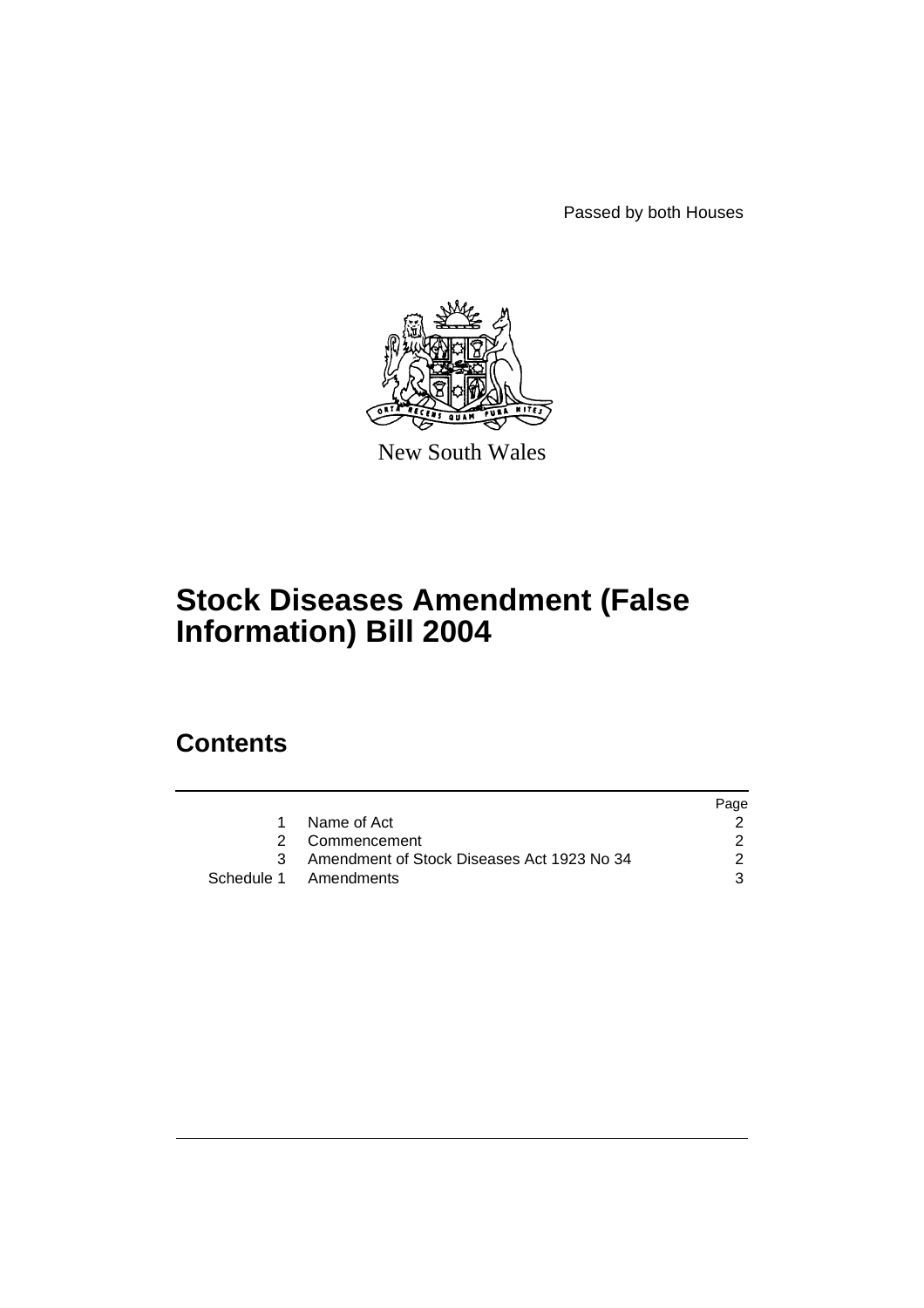*I certify that this PUBLIC BILL, which originated in the LEGISLATIVE ASSEMBLY, has finally passed the LEGISLATIVE COUNCIL and the LEGISLATIVE ASSEMBLY of NEW SOUTH WALES.*

> *Clerk of the Legislative Assembly. Legislative Assembly, Sydney, , 2004*



New South Wales

# **Stock Diseases Amendment (False Information) Bill 2004**

Act No , 2004

An Act to amend the *Stock Diseases Act 1923* with respect to providing false or misleading information in relation to stock.

*I have examined this Bill, and find it to correspond in all respects with the Bill as finally passed by both Houses.*

*Chairman of Committees of the Legislative Assembly.*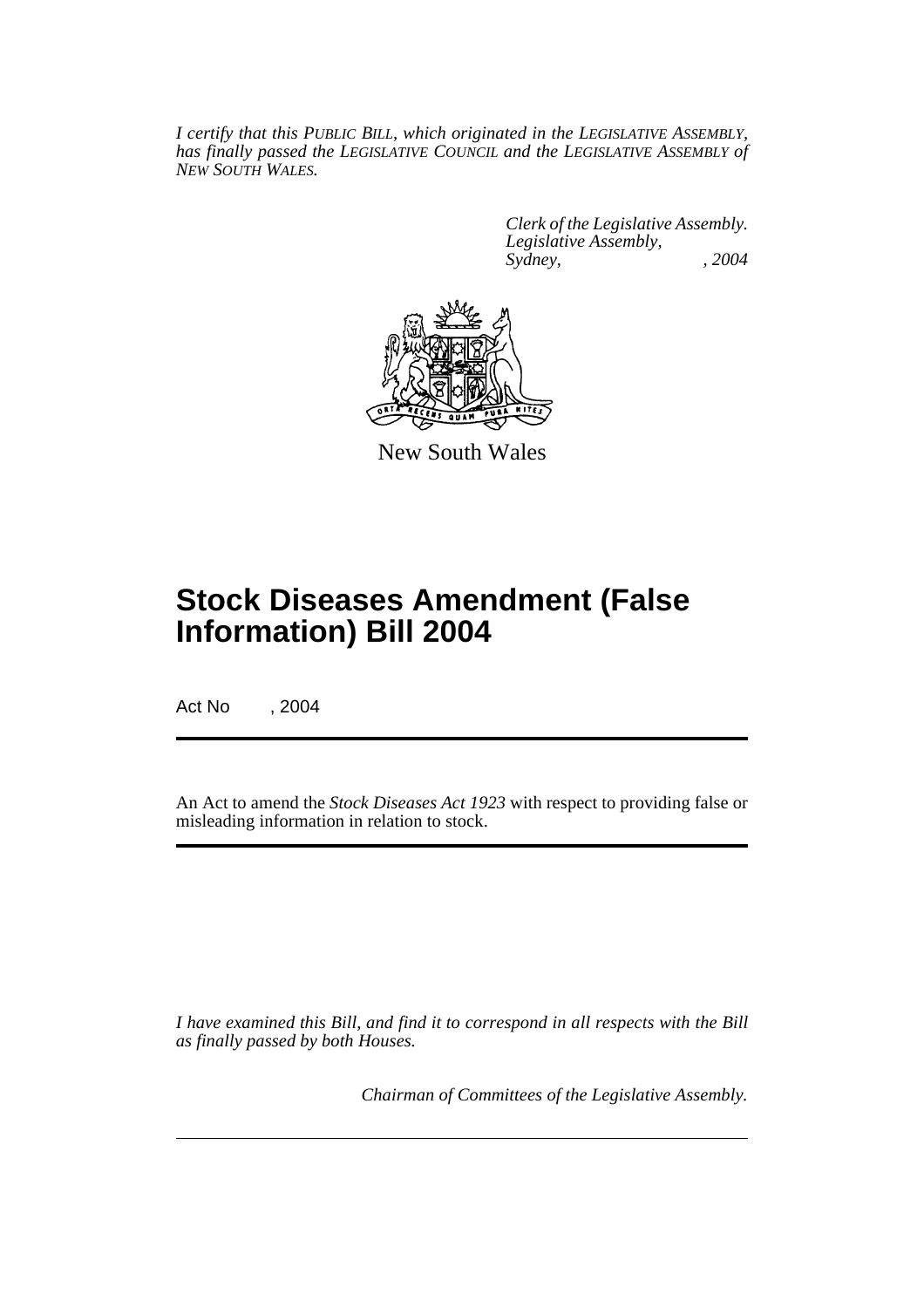### **The Legislature of New South Wales enacts:**

### **1 Name of Act**

This Act is the *Stock Diseases Amendment (False Information) Act 2004*.

#### **2 Commencement**

This Act commences on a day to be appointed by proclamation.

#### **3 Amendment of Stock Diseases Act 1923 No 34**

The *Stock Diseases Act 1923* is amended as set out in Schedule 1.